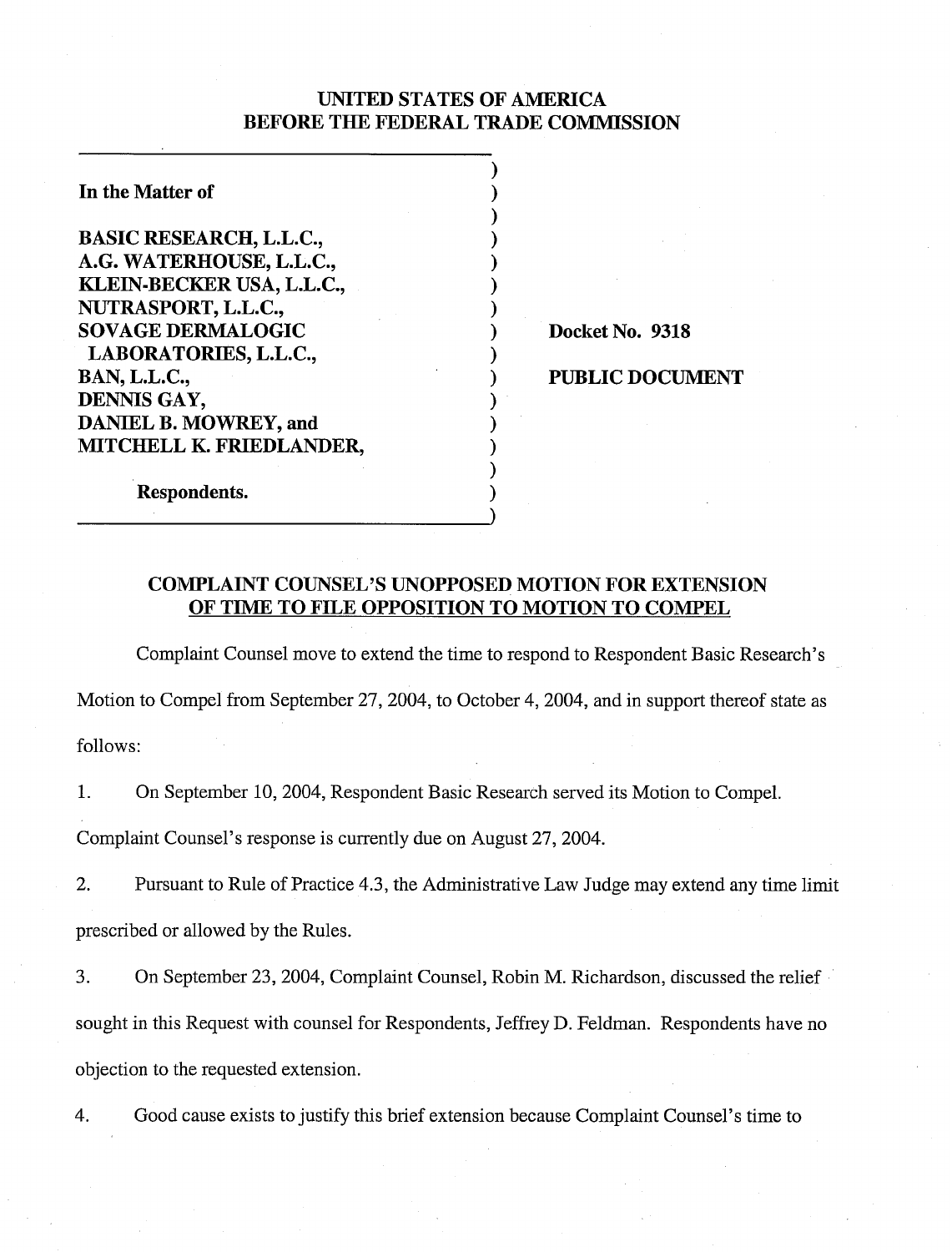prepare its response to Basic Research's Motion to Compel fell within the same time period in which Complaint Counsel was responding to Respondent's Second Request for Production of Documents, First Request for Admissions, Respondents' Opposition to the Motion to Strike, and Respondent A.G. Waterhouse's First Set of Interrogatories. This time period also included the Jewish holidays.

5. A proposed order is attached hereto for the Court's convenience.

Respectfully submitted by:

໌ອໃ prob

Laureen Kapin (202) 326-3237 Joshua S. Millard (202) 326-2454 Robin M. Richardson (202) 326-2798 Laura Schneider (202) 326-2604

Division of Enforcement Bureau of Consumer Protection Federal Trade Commission 600 Pennsylvania Avenue, N.W. Washington, D.C. 20580 COUNSEL SUPPORTING THE COMPLAINT

Date: September 23, 2004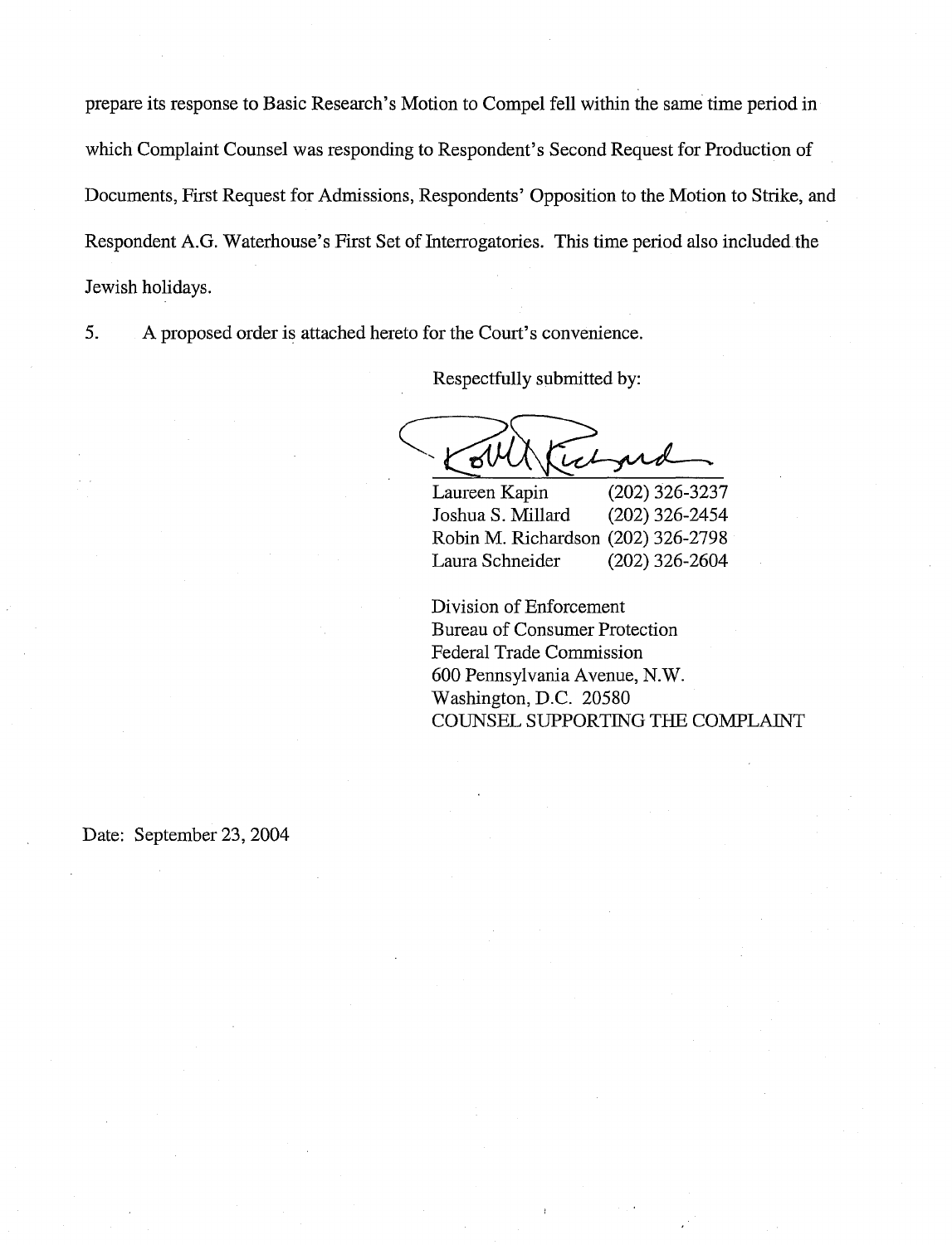#### **CERTIFICATE OF SERVICE**

I hereby certify that on this 23rd day of September, 2004, I caused *Complaint Counsel's Unopposed Motion for Extension of Time to File Opposition to Motion to Compel* to be served and filed as follows:

> **(1)** the original, two (2) paper copies filed by hand delivery and one (1) electronic copy via email to:

> > **Donald S. Clark, Secretary**  Federal Trade Commission 600 Penn. Ave., N.W., Room H-159 Washington, D.C. 20580

- **(2)** two (2) paper copies served by hand delivery to: **The Honorable Stephen J. McGuire**  Administrative Law Judge 600 Penn. Ave., N.W., Room H-104 Washington, D.C. 20580
- **(3)** one (1) electronic copy via email and one (1) paper copy by first class mail to the following persons:

## **Stephen E. Nagin**

Nagin Gallop Figuerdo P.A. 3225 Aviation Ave. Miami, FL 33 133-4741 (305) 854-5353  $(305)$  854-5351 (fax) snagin@ngf-law.com **For Respondents** 

**Ronald F. Price** 

Peters Scofield Price 310 Broadway Centre 111 East Broadway Salt Lake City, UT 84111 (801) 322-2002 (801) 322-2003 **(fax)**  rfp@psplawvers.com **For Respondent Mowrey** 

#### **Jeffrey D. Feldman**

FeldmanGale, P.A. 201 S. Biscayne Blvd.,  $19<sup>th</sup>$  Fl. Miami, FL 33131-4332 (305) 358-5001 (305) 358-3309 (fax) JFeldman @FeldmanGale. com **For Respondents**  A.G. **Waterhouse, LLC, Klein-Becker USA, LLC, Nutrasport, LLC, Sovage Dermalogic Laboratories, LLC, and BAN, LLC** 

**Mitchell K. Friedlander** 

5742 West Harold Gatty Dr. Salt Lake City, UT 841 16 (801) 517-7000 (801) 5 17-7108 (fax) **Respondent Pro** *Se*  mkf555 @msn.com

#### **Richard D. Burbidge**

Burbridge & Mitchell 215 S. State St., Suite 920 Salt Lake City, UT 84111 (801) 355-6677 (801) 355-2341 (fax) rburbidge@burbidgeandmitchell.com **For Respondent Gay** 

COMPLAINT COUNSEL